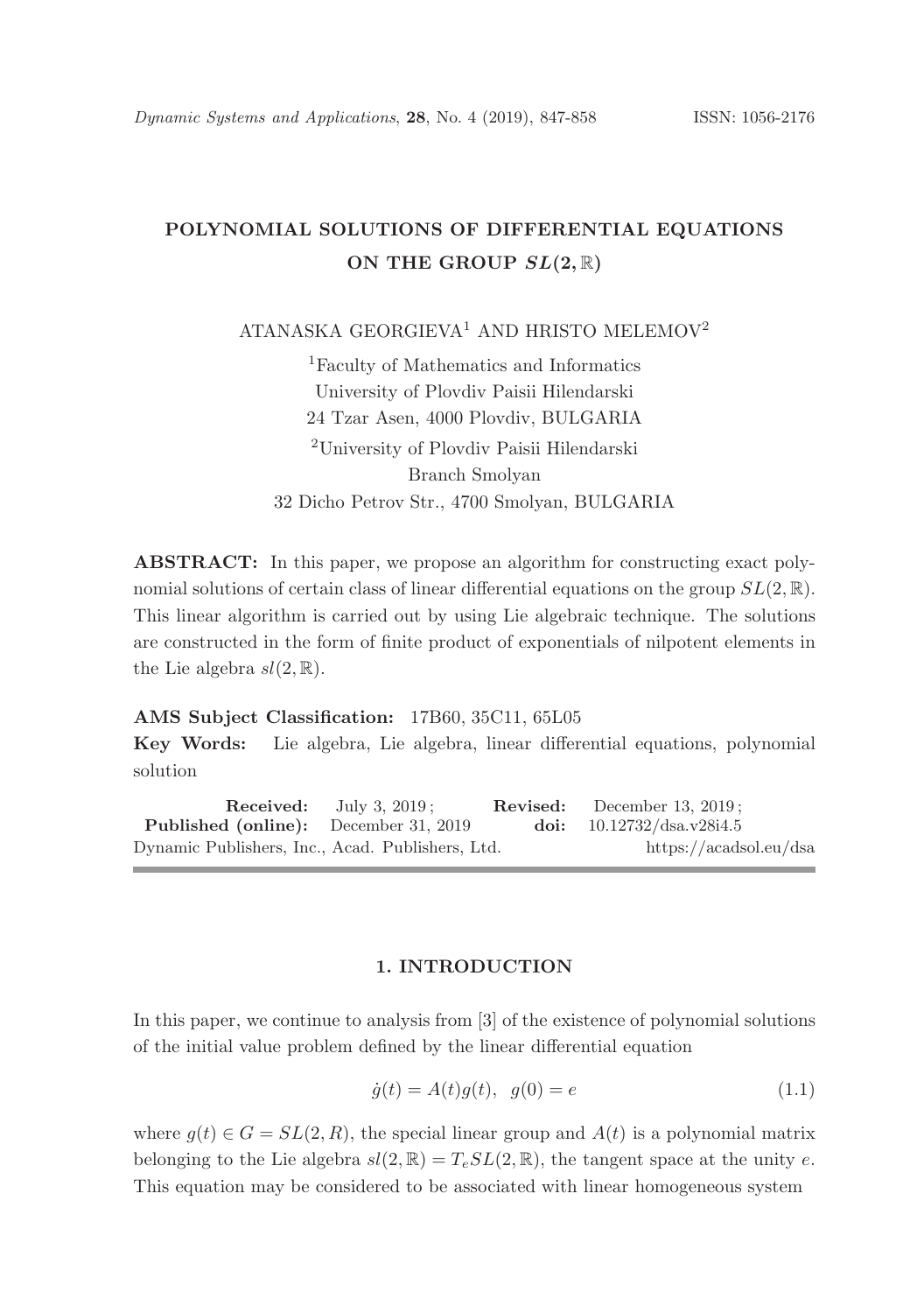$$
\dot{u}(t) = A(t)u(t), \ \ u(t_0) = u_0
$$

with  $u \in \mathbb{R}^2$  in the sense that  $u(t) = g(t)u_0$ . Obviously (1.1) determines a curve in  $sl(2,\mathbb{R})$ 

$$
A(t) = dR_{g(t)}^{-1} \dot{g}(t),
$$

where  $R_{q(t)}$  denotes the right translation in G.

We present a method for constructing the solution as a product of polynomial exponents. Many investigations are devoted to different aspects of the problem (1.1),  $[2, 4, 5]$ . In  $[2]$  the solution is represented in an infinite product of exponents

$$
g(t) = e^{P(t)} e^{P_1(t)} \dots e^{P_n(t)} \dots,
$$

where

$$
P(t) = \int_0^t A(s) \, ds, \dots, P_n(t) = \int_0^t A_n(s) \, ds, \dots
$$

and

$$
A_n(t) = e^{-P_{n-1}(t)} A_{n-1}(t) e^{P_{n-1}(t)} - \int_{-1}^0 e^{sP_{n-1}(t)} A_{n-1}(t) e^{-sP_{n-1}(t)} ds
$$

In essence these formulae have a theoretical meaning. An alternative method presents the Magnus expansion

$$
g(t) = e^{\Omega(t)},
$$

where the operator  $\Omega(t)$  is obtain as an infinite series  $\Omega(t) = \sum_{k=0}^{\infty}$  $\sum_{k=1} \Omega_k(t)$ . These methods are widely applied for obtaining numerical algorithms in [1].

The investigations of Riccati equation and Schrodinger equation lead to the similar problem [4, 5, 7].

In short, the paper is organized as follows: In Section 2 we present necessary facts of the theory of Lie algebras and particulare of the algebra  $sl(2, \mathbb{R})$ . We introduce the generalized adjoint representation of the group  $Ad(SL(2,\mathbb{R}))$  in  $sl(2,\mathbb{R})$ . Some relations in  $sl(2,\mathbb{R})$  are done. In Section 3 we obtain conditions for existing of polynomial solution of differential equation on  $SL(2,\mathbb{R})$ . In Section 4 we construct a recurrent algorithm for to obtaining of the exact polynomial solution.

## 2. LIE ALGEBRAIC TOOLS

#### 2.1. ADJOINT REPRESENTATION

Let X, Y and H be a basis in  $sl(2,\mathbb{R})$ , where

$$
H = \left(\begin{array}{cc} 1 & 0 \\ 0 & -1 \end{array}\right), \ X = \left(\begin{array}{cc} 0 & 1 \\ 0 & 0 \end{array}\right), \ Y = \left(\begin{array}{cc} 0 & 0 \\ 1 & 0 \end{array}\right)
$$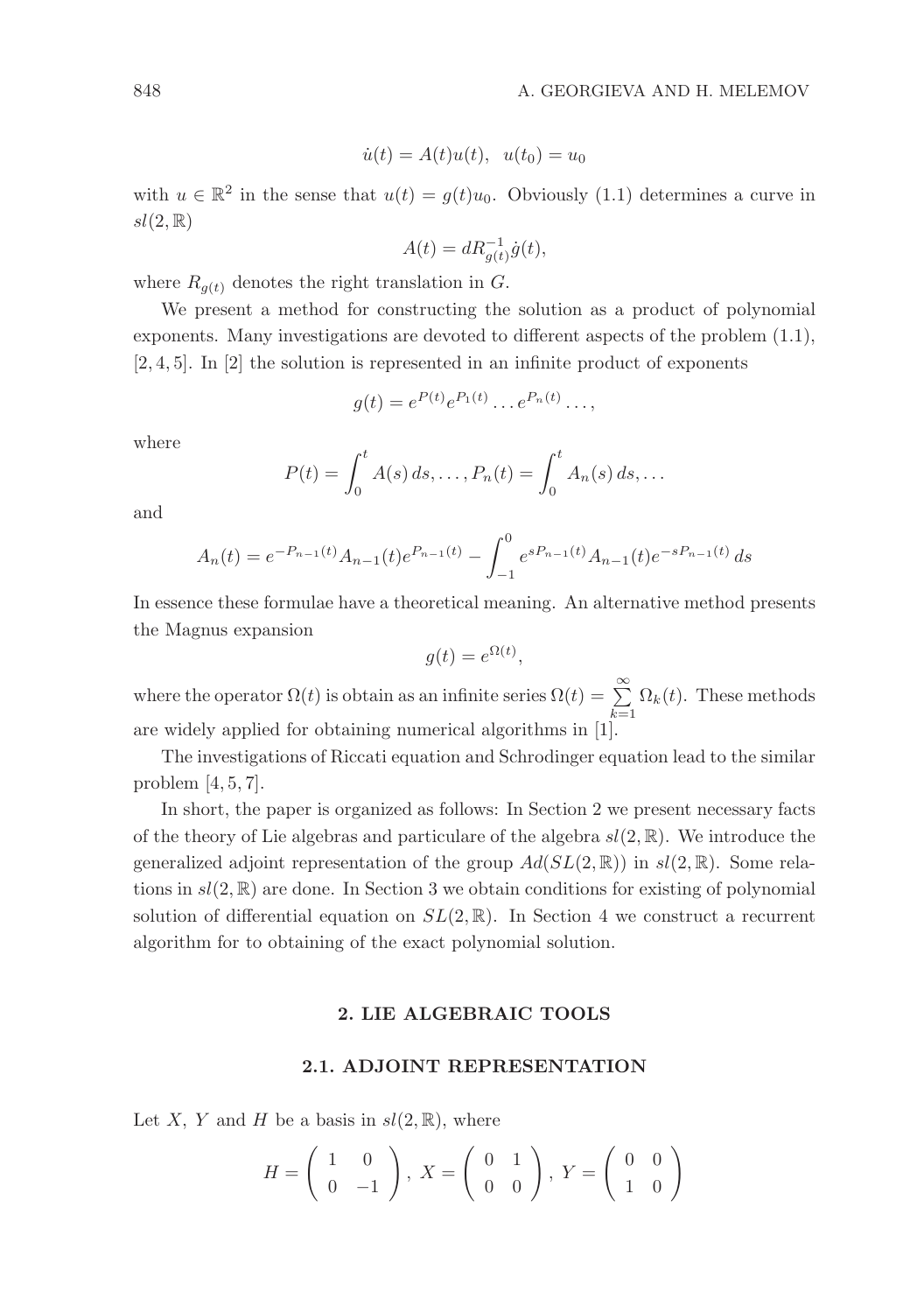with commutators

$$
[X,Y] = H, [H,X] = 2X, [H,Y] = -2Y.
$$
\n(2.1)

To the nilpotent elements  $X$  and  $Y$  correspond 1-parameter subgroups

$$
\exp(tX) = \begin{pmatrix} 1 & t \\ 0 & 1 \end{pmatrix} \quad and \quad \exp(tY) = \begin{pmatrix} 1 & 0 \\ t & 1 \end{pmatrix}, \quad t \in \mathbb{R}.
$$

The adjoint representation of the Lie group  $G$  in the corresponding Lie algebra  $\mathfrak g$ is defined as a homomorphism, [6]

$$
Ad: G \to Aut(\mathfrak{g}), \ Ad: W \to uWu^{-1}, \ u \in G, \ W \in \mathfrak{g}.
$$

**Lemma 2.1.** For  $exp(tX)$ ,  $exp(tY) \in SL(2,\mathbb{R})$  the adjoint representation in the Lie algebra  $sl(2, \mathbb{R})$  has the form

$$
Ad(\exp(tX)) = \begin{pmatrix} 1 & 0 & t \\ -2t & 1 & -t^2 \\ 0 & 0 & 1 \end{pmatrix}, Ad(\exp(tY)) = \begin{pmatrix} 1 & -t & 0 \\ 0 & 1 & 0 \\ 2t & -t^2 & 1 \end{pmatrix}, t \in \mathbb{R}.
$$

Proof. We have

Proof. We have  
\n
$$
Ad(exp(tX))H = \begin{pmatrix} 1 & t \\ 0 & 1 \end{pmatrix} \begin{pmatrix} 1 & 0 \\ 0 & -1 \end{pmatrix} \begin{pmatrix} 1 & -t \\ 0 & 1 \end{pmatrix} = \begin{pmatrix} 1 & -2t \\ 0 & -1 \end{pmatrix} =
$$
\n
$$
= \begin{pmatrix} 1 & 0 \\ 0 & -1 \end{pmatrix} - 2t \begin{pmatrix} 0 & 1 \\ 0 & 0 \end{pmatrix} = H - 2tX,
$$
\n
$$
Ad(exp(tX))X = \begin{pmatrix} 1 & t \\ 0 & 1 \end{pmatrix} \begin{pmatrix} 0 & 1 \\ 0 & 0 \end{pmatrix} \begin{pmatrix} 1 & -t \\ 0 & 1 \end{pmatrix} = \begin{pmatrix} 0 & 1 \\ 0 & 0 \end{pmatrix} = X,
$$
\n
$$
Ad(exp(tX))Y = \begin{pmatrix} 1 & t \\ 0 & 1 \end{pmatrix} \begin{pmatrix} 0 & 0 \\ 1 & 0 \end{pmatrix} \begin{pmatrix} 1 & -t \\ 0 & 1 \end{pmatrix} = \begin{pmatrix} 1 & -t^2 \\ 0 & -t \end{pmatrix} =
$$
\n
$$
= t \begin{pmatrix} 1 & 0 \\ 0 & -1 \end{pmatrix} - t^2 \begin{pmatrix} 0 & 1 \\ 0 & 0 \end{pmatrix} + \begin{pmatrix} 0 & 0 \\ 1 & 0 \end{pmatrix} = H - t^2X + Y.
$$

Thus the first formula is proved for the other we proceed by the same way.

**Lemma 2.2.** For the adjoint representation of  $SL(2, R)$  in  $sl(2, R)$  the following properties hold

(i)  $Ad(exp(tX))$  and  $Ad(exp(tY))$  are 1-parametric subgroups of transformations of  $sl(2, R),$ 

(ii)  $sl(2,\mathbb{R}) \ltimes Ad(SL(2,\mathbb{R}))$  has a structure of semidirect product of groups, where  $(sl(2, \mathbb{R}), +)$  is considered as an additive group.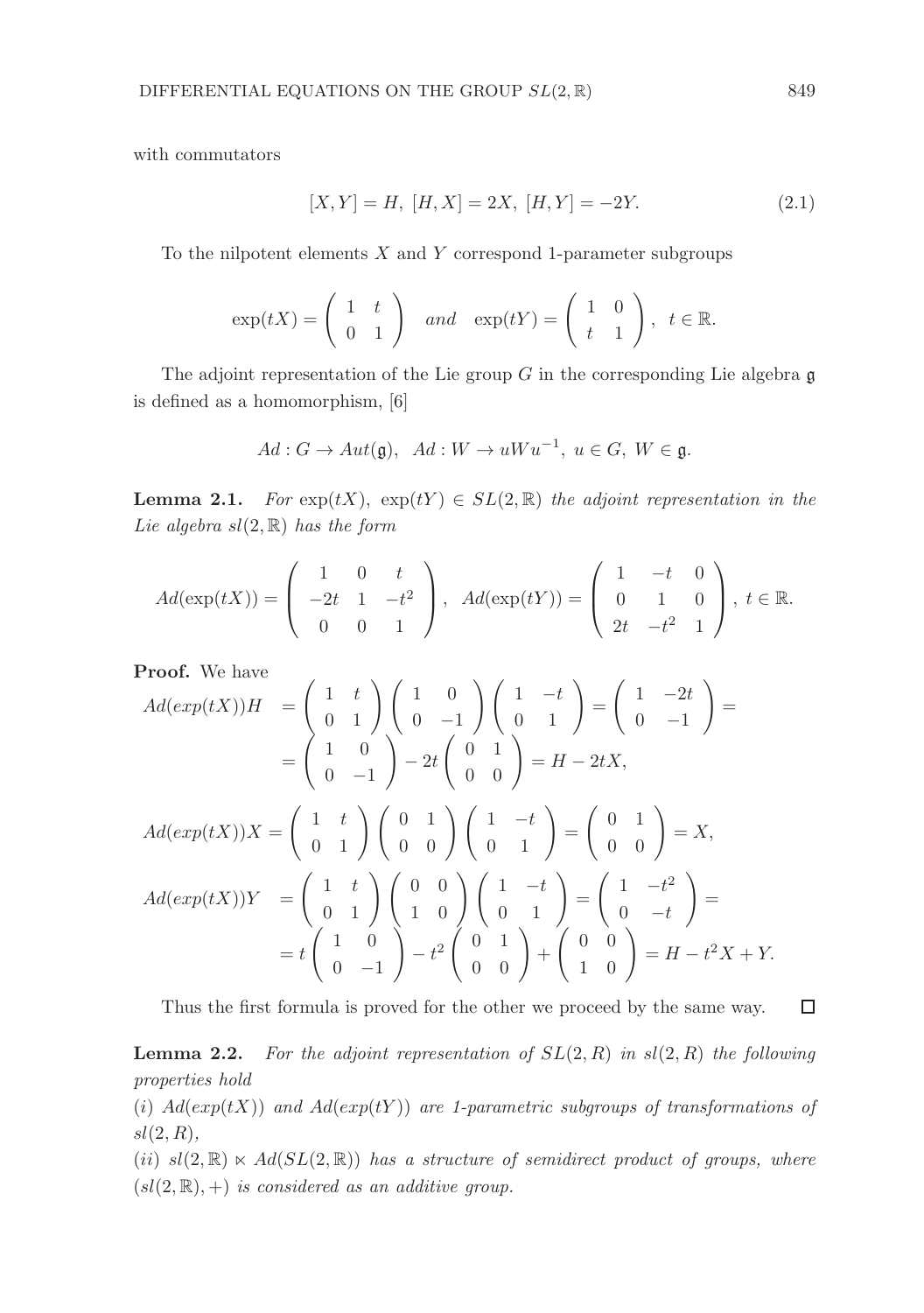Proof. (i) Direct calculation shows that

$$
Ad(exp(tX))Ad(exp(sX)) = Ad(exp((t+s)X)).
$$

Note that

$$
Ad(exp(tX))^{-1} = Ad(exp(-tX)) = \begin{pmatrix} 1 & 0 & -t \\ 2t & 1 & -t^2 \\ 0 & 0 & 1 \end{pmatrix}.
$$

(ii) The multiplication low in  $sl(2,\mathbb{R}) \ltimes Ad(SL(2,\mathbb{R}))$  is given by

$$
(U_1, Ad(g_1)).(U_2, Ad(g_2)) = (U_1 + Ad(g_1)U_2, Ad(g_1g_2)),
$$

where  $(U_1, g_1), (U_2, g_2) \in sl(2, \mathbb{R}) \times SL(2, \mathbb{R}).$ 

## 2.2. THE GENERALIZED ADJOINT REPRESENTATION

Let  $(X, exp(tX)) \in sl(2, \mathbb{R}) \times SL(2, \mathbb{R})$  and  $W \in sl(2, \mathbb{R})$ . We define

 $\tilde{A}d(X, exp(tX))W = X + Ad(exp(tX))W.$ 

Note that

$$
\tilde{A}d(X, exp(tX))^{-1}W = -X + Ad(exp(tX))^{-1}W.
$$

## 2.3. CALCULATION IN LIE ALGEBRA  $SL(2,\mathbb{R})$

Consider the free Lie algebra of generators  $L_s = \langle b_1, ..., b_s \rangle$ . Then  $L_s$  consists of elements of the form

$$
L_s = \{b_1, ..., b_s, [b_1, b_2], ... [b_{s-1}, b_s], [b_1, [b_1, b_2]], ... \},
$$

where some of elements are linearly depend. We consider the Lie algebra  $sl(2,\mathbb{R})$ . Taking in view the relation (2.1) we get

$$
[X, X] = 0, \ [X, Y] = H, \ [X, [X, Y]] = -2X, \ [Y, [X, Y]] = 2Y, \ [Y, [Y, X]] = -2Y.
$$

Note that  $adX = [X, *]$  is an operator in  $sl(2, \mathbb{R})$ .

**Lemma 2.3.** Let  $adX \circ adY \circ adX \circ adX \circ ...$  be a finite composition of operators  $adX$ and adY acting on  $sl(2, \mathbb{R})$ , where  $X, Y \in sl(2, \mathbb{R})$ . Then the element  $H \in sl(2, \mathbb{R})$ arises after odd number of steps and the elements X and Y arise after event number steps.

**Proof.** From (2.1) we have  $adX(Y) = H$ ,  $adY \circ adX(Y) = 2Y$ ,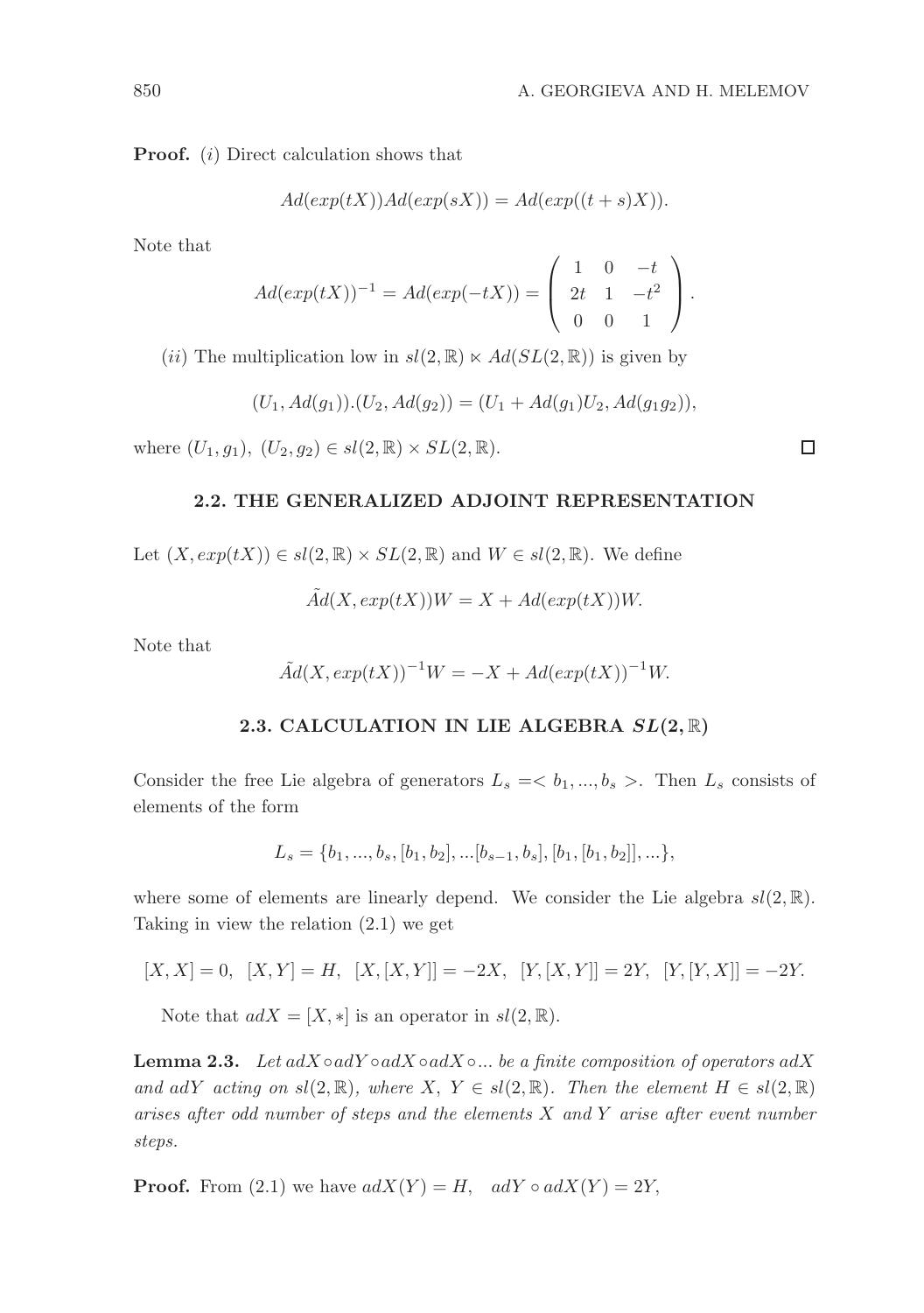$adX \circ adY \circ adX(Y) = 2H$ ,  $adX \circ adX(H) = adX(-2X) = 0$ ,  $adX \circ adX(Y) = adX(H) = -2X$ ,  $(adX)^3 = (adY)^3 = 0$ . The proof follows by induction with respect to the number of factors.

#### 3. DIFFERENTIAL EQUATIONS ON THE GROUP  $SL(2,\mathbb{R})$

Consider the initial value problem defined by (1.1).

As is well known the curves  $g_1(t) = exp(tX)$  and  $g_2(t) = exp(tY)$ ,  $X, Y \in sl(2, \mathbb{R})$ satisfy respectively the equations

$$
\dot{g}_1(t) = \begin{pmatrix} 0 & 1 \\ 0 & 0 \end{pmatrix} g_1(t), \quad \dot{g}_2(t) = \begin{pmatrix} 0 & 0 \\ 1 & 0 \end{pmatrix} g_2(t).
$$

**Proposition 3.1.** [3] The curve  $q(t) = exp(tX)exp(tY)$  is a solution of the equation

$$
\dot{g}(t) = B(t)g(t)
$$

with  $B(t) = X + Ad(exp(tX))Y$ .

More generally we have.

Corollary 3.1. The curve

$$
g(t) = exp(tX_1)exp(tX_2)...exp(tX_n)
$$
\n(3.1)

is a solution of the equation (1.1) with

$$
A(t) = X_1 + Ad(exp(tX_1))X_2 + ... + Ad(exp(tX_1)exp(tX_2)...exp(tX_{n-1})X_n).
$$

Here  $X_i$ ,  $i = 1, 2, ..., n$  stand for the nilpotent elements X and Y on  $sl(2, \mathbb{R})$ 

**Proposition 3.2.** Let the curve  $g(t)$  be a solution of the differential equation

$$
\dot{g}(t) = A(t)g(t)
$$

Then the curve  $\tilde{g}(t) = exp(tX)g(t)$  is a solution of the differential equation

$$
\dot{\tilde{g}}(t) = B(t)\tilde{g}(t)
$$

with  $B(t) = X + Ad(exp(tX))A(t)$ .

Proof. It is similar to the proof of Proposition 3.1

 $\Box$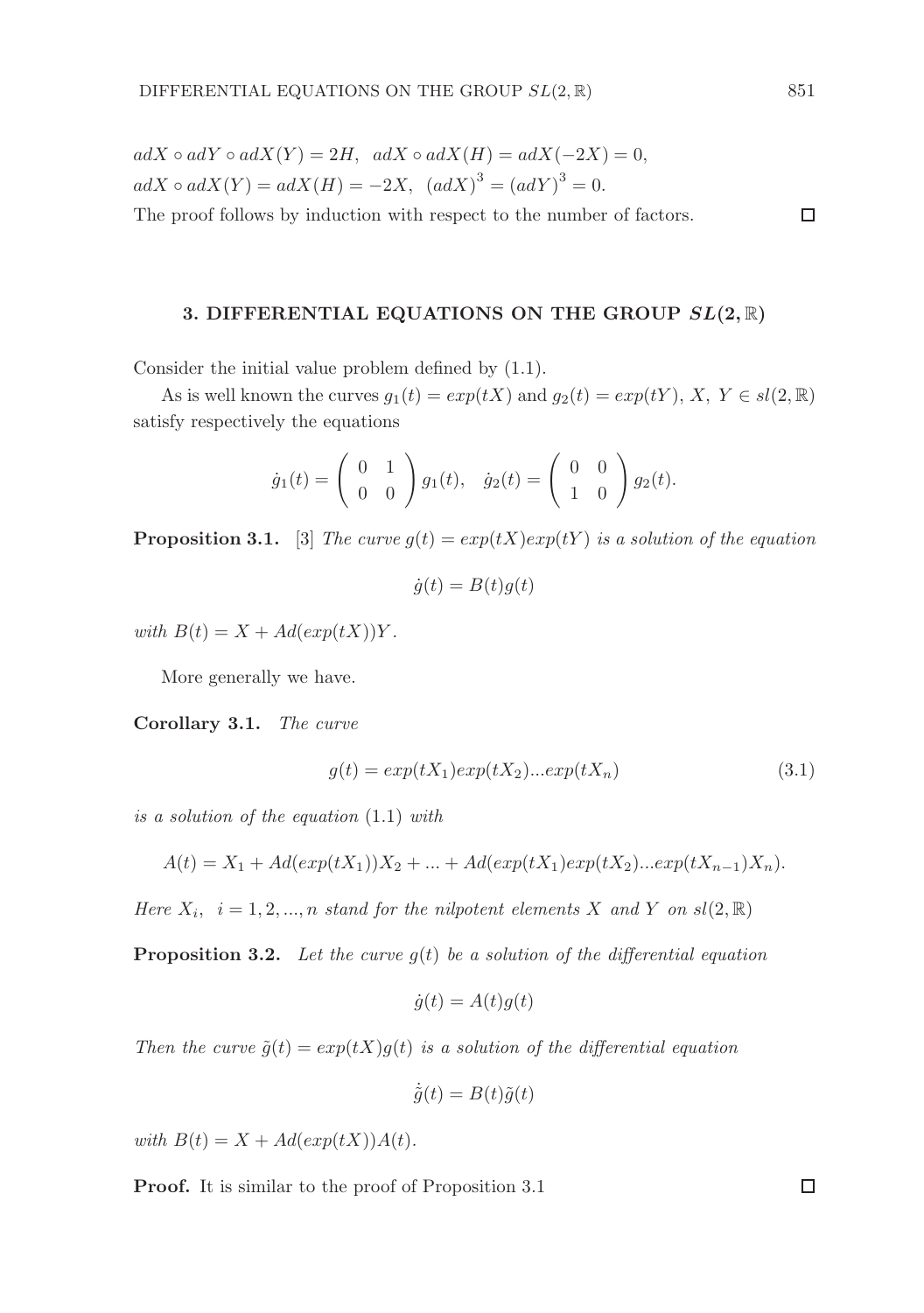Let

$$
A(t) = \begin{pmatrix} a(t) & b(t) \\ c(t) & -a(t) \end{pmatrix}
$$

be a polynomial matrix in  $sl(2, \mathbb{R})$ , where  $a(t) = a_0 + a_1t + ... + a_kt^k$ ,  $b(t) = b_0 + b_1t + ...$ ... +  $b_l t^l$  and  $c(t) = c_0 + c_1 t + \ldots + c_m t^m$ . We identify this matrix with the curve in  $sl(2,\mathbb{R})$ 

$$
\alpha(t) = a(t)H + b(t)X + c(t)Y = (a(t), b(t), c(t)).
$$

**Theorem 3.1.** Let the initial value problem  $(1.1)$  be a polynomial solution  $q(t)$  of the form  $(3.1)$ . Then the terms of matrix  $A(t)$  satisfy the following conditions (i) the polynomial  $a(t)$  consists terms of odd powers;

- (ii) the polynomials  $b(t)$  and  $c(t)$  consists terms of even powers;
- (iii) for the leading terms we have the relation

$$
\frac{a_k t^k}{c_m t^m} = \frac{b_l t^l}{-a_k t^k}.\tag{3.2}
$$

**Proof.** We proceed by induction with respect to the number of factors. V We have

$$
Ad(exp(tX)) = e + t \ adX + \frac{t^2}{2}ad^2X
$$

and

$$
Ad(exp(tY)) = e + t \, adY + \frac{t^2}{2}ad^2Y.
$$

The condition  $(i)$  and  $(ii)$  follows from Proposition 3.1 and Lemma 2.3 with respect to the operator  $ad tX$  and  $ad tY$ .

(iii) Since  $Ad(exp(tX))$  and  $Ad(exp(tY))$  are of the form in Lemma 2.1, we have

$$
Ad(exp(ktX))Y = \begin{pmatrix} 1 & 0 & kt \\ -2kt & 1 & -k^2t^2 \\ 0 & 0 & 1 \end{pmatrix} \begin{pmatrix} 0 \\ 0 \\ 1 \end{pmatrix} = \begin{pmatrix} kt \\ -k^2t^2 \\ 1 \end{pmatrix},
$$

 $Ad(exp(ltY))Ad(exp(ktX))Y$ 

$$
= \begin{pmatrix} 1 & -lt & 0 \\ 0 & 1 & 0 \\ 2lt & -l^2t^2 & 1 \end{pmatrix} \begin{pmatrix} kt \\ -k^2t^2 \\ 1 \end{pmatrix} = \begin{pmatrix} lk^2t^3 + kt \\ -k^2t^2 \\ l^2k^2t^4 + 2ikt^2 + 1 \end{pmatrix}.
$$

Let  $A(t) = \begin{pmatrix} a(t) & b(t) \end{pmatrix}$  $c(t)$  –a(t)  $\setminus$ , with  $deg\ a(t) = 2n-1, deg\ b(t) = 2n-2, deg\ c(t) =$  $2n$ . Then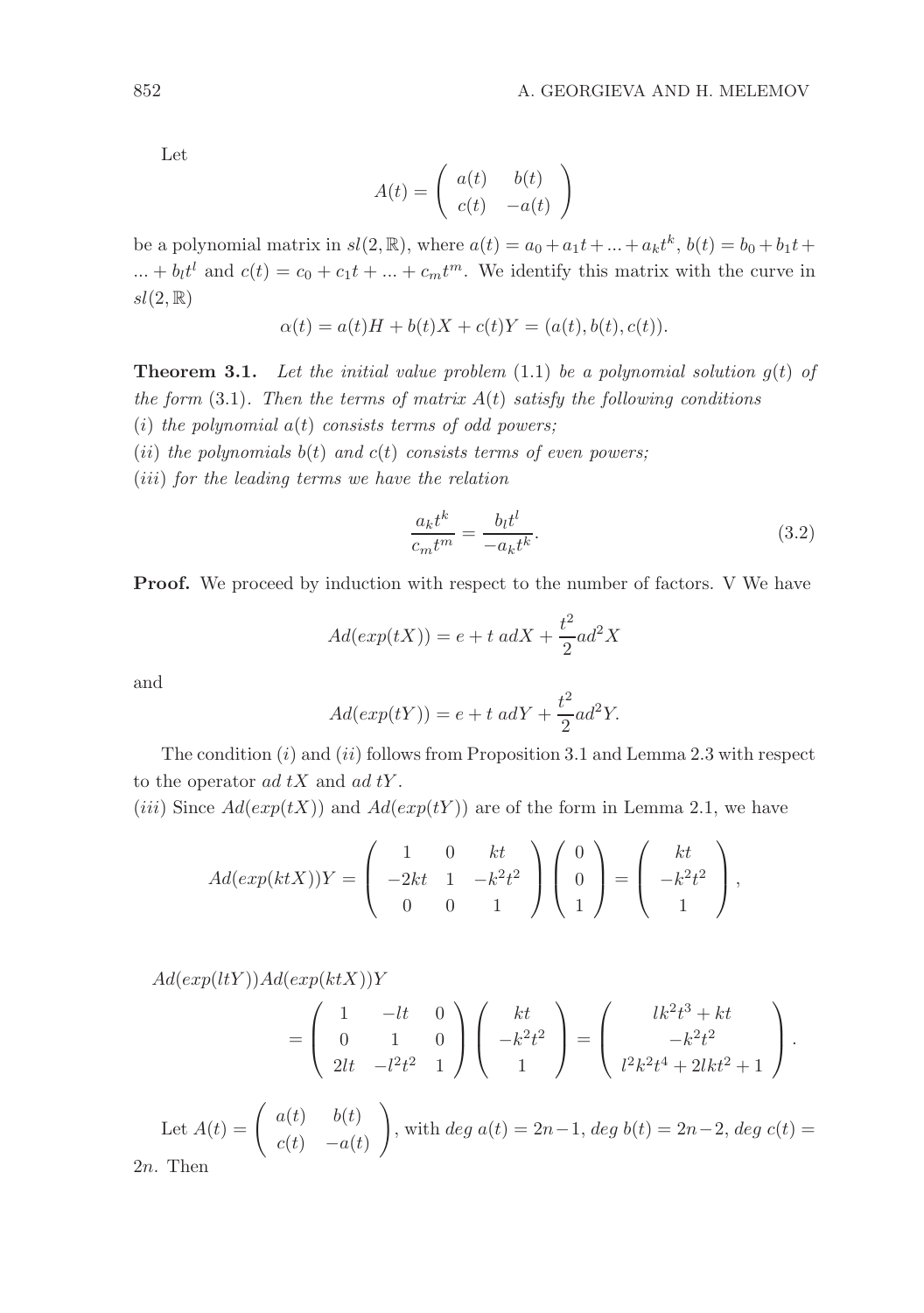$$
Ad(exp(ktX))\begin{pmatrix} a(t) \\ b(t) \\ c(t) \end{pmatrix} = \begin{pmatrix} 1 & 0 & kt \\ -2kt & 1 & -k^2t^2 \\ 0 & 0 & 1 \end{pmatrix} \begin{pmatrix} a(t) \\ b(t) \\ c(t) \end{pmatrix}
$$

$$
= \begin{pmatrix} a(t) + ktc(t) \\ -2kta(t) + b(t) - k^2t^2c(t) \\ c(t) \end{pmatrix}.
$$

For the leading terms we have

$$
\frac{ktc_{2n}t^{2n}}{c_{2n}t^{2n}} = \frac{-k^2t^2c_{2n}t^{2n}}{-ktc_{2n}t^{2n}}.
$$

This finishes the proof.

4. RECURRENT ALGORITHM FOR CONSTRUCTING POLYNOMIAL SOLUTIONS

We introduce the operators

$$
T_1(kt): sl(2,\mathbb{R}) \to sl(2,\mathbb{R}), \quad U \to kX + Ad(exp(ktX))U,
$$
\n(4.1)

$$
T_2(lt): sl(2,\mathbb{R}) \to sl(2,\mathbb{R}), \quad U \to lY + Ad(exp(ltY))U.
$$
 (4.2)

Note that  $T_1(kt) = \tilde{A}d(ktX, exp(ktX)), T_2(lt) = \tilde{A}d(ltY, exp(ltY)).$  We investigate the existence of solutions of the form

$$
g(t) = exp(t\beta_1 X) exp(t\gamma_1 Y) ... exp(t\beta_k X) exp(t\gamma_k Y).
$$

We will proceed inductively.

**Theorem 4.1.** (i) If  $T_1(kt)$  acts on

$$
\tilde{A}(t) = \begin{pmatrix} \tilde{a}_{2n-1}t^{2n-1} + \dots \\ \tilde{b}_{2n-2}t^{2n-2} + \dots \\ \tilde{c}_{2n}t^{2n} + \dots \end{pmatrix}
$$
\n(4.3)

the result is

$$
A(t) = \begin{pmatrix} a_{2n+1}t^{2n+1} + \dots \\ b_{2n+2}t^{2n+2} + \dots \\ c_{2n}t^{2n} + \dots \end{pmatrix}
$$
 (4.4)

in other words deg  $a(t) = \deg \tilde{a}(t) + 2$ , deg  $b(t) = \deg \tilde{b}(t) + 4$  and  $\deg c(t) = \deg \tilde{c}(t)$ . (*ii*) If  $T_2(lt)$  acts on

$$
\tilde{A}(t) = \begin{pmatrix} \tilde{a}_{2n-1}t^{2n-1} + \dots \\ \tilde{b}_{2n}t^{2n} + \dots \\ \tilde{c}_{2n-2}t^{2n-2} + \dots \end{pmatrix}
$$
\n(4.5)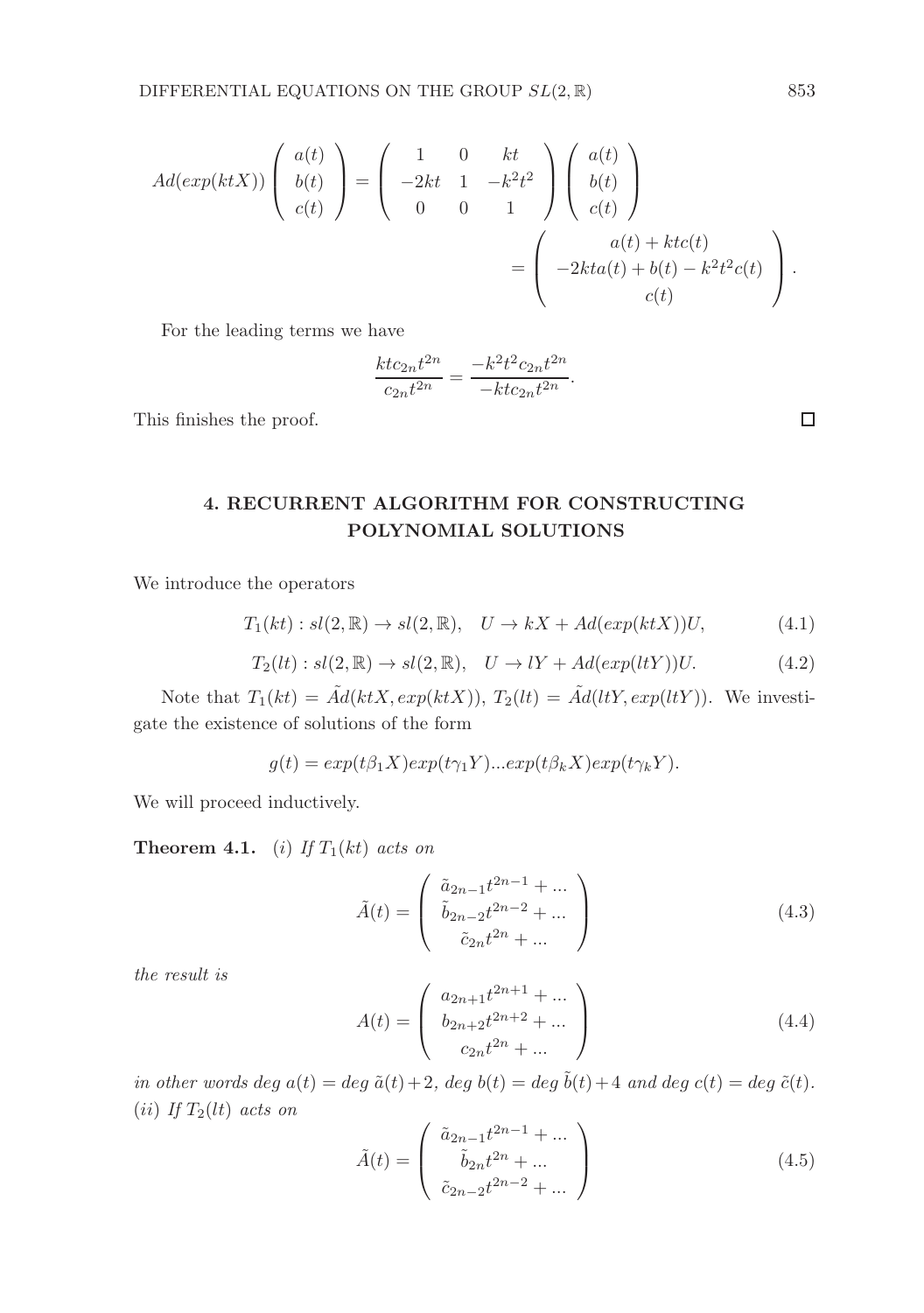the result is

$$
A(t) = \begin{pmatrix} a_{2n+1}t^{2n+1} + \dots \\ b_{2n}t^{2n} + \dots \\ c_{2n+2}t^{2n+2} + \dots \end{pmatrix}
$$
 (4.6)

in other words deg  $a(t) = deg \tilde{a}(t) + 2$ , deg  $b(t) = deg \tilde{b}(t)$  and deg  $c(t) = deg \tilde{c}(t) + 4$ .

Proof. The assertion follows directly from Proposition 3.1 and definition (4.1), (4.2) of the operators  $T_1(kt)$  and  $T_2(lt)$ . □

We will proceed inductively to analyse the process of decreasing of powers of the matrix  $A(t)$ . We begin with the element X or Y in  $sl(2,\mathbb{R})$  and acting with  $T_1(kt)$ and  $T_2(lt)$  alternatively we obtain a sequence of matrices

$$
A(t) = \begin{pmatrix} a(t) & b(t) \\ c(t) & -a(t) \end{pmatrix}.
$$

By using the corresponding identification we have

$$
A_1(t) = T_1(k_1 t) l_0 Y = \begin{pmatrix} 1 & 0 & k_1 t \\ -2k_1 t & 1 & -k^2 t^2 \\ 0 & 0 & 1 \end{pmatrix} \begin{pmatrix} 0 \\ k_1 \\ l_0 \end{pmatrix}
$$
  
= 
$$
\begin{pmatrix} k_1 t \\ -k_1^2 t^2 + k_1 \\ l_0 \end{pmatrix} = \begin{pmatrix} a_1^{(1)} t \\ b_2^{(1)} t^2 + b_0^{(1)} \\ c_0^{(1)} \end{pmatrix},
$$
  

$$
A_2(t) = T_2(l_1 t) \circ T_1(k_1 t) l_0 Y = \begin{pmatrix} a_3^{(2)} t^3 + a_1^{(2)} t \\ b_2^{(2)} t^2 + b_0^{(2)} \\ c_4^{(2)} t^4 + c_2^{(2)} t^2 + c_0^{(2)} \end{pmatrix}.
$$

We denote by  $\sqrt{ }$  $\overline{ }$ λ  $\mu$ ν  $\setminus$ the powers of the polynomials in the  $A_n(t)$ . According to

Theorem 4.1 we get two sequences of columns.

Case 1.

$$
\left(\begin{array}{c}0\\0\\const.\end{array}\right) \begin{array}{c}T_1\\ \rightarrow \end{array}\left(\begin{array}{c}1\\2\\0\end{array}\right) \begin{array}{c}T_2\\ \rightarrow \end{array}\left(\begin{array}{c}3\\2\\4\end{array}\right) \begin{array}{c}T_1\\ \rightarrow \end{array}\left(\begin{array}{c}5\\6\\4\end{array}\right) \begin{array}{c}T_2\\ \rightarrow \end{array}...
$$

Case 2.

$$
\left(\begin{array}{c}0\\const.\\0\end{array}\right)\begin{array}{c}T_2\\ \rightarrow\end{array}\left(\begin{array}{c}1\\0\\2\end{array}\right)\begin{array}{c}T_1\\ \rightarrow\end{array}\left(\begin{array}{c}3\\4\\2\end{array}\right)\begin{array}{c}T_2\\ \rightarrow\end{array}\left(\begin{array}{c}5\\4\\6\end{array}\right)\begin{array}{c}T_1\\ \rightarrow\end{array}\cdots
$$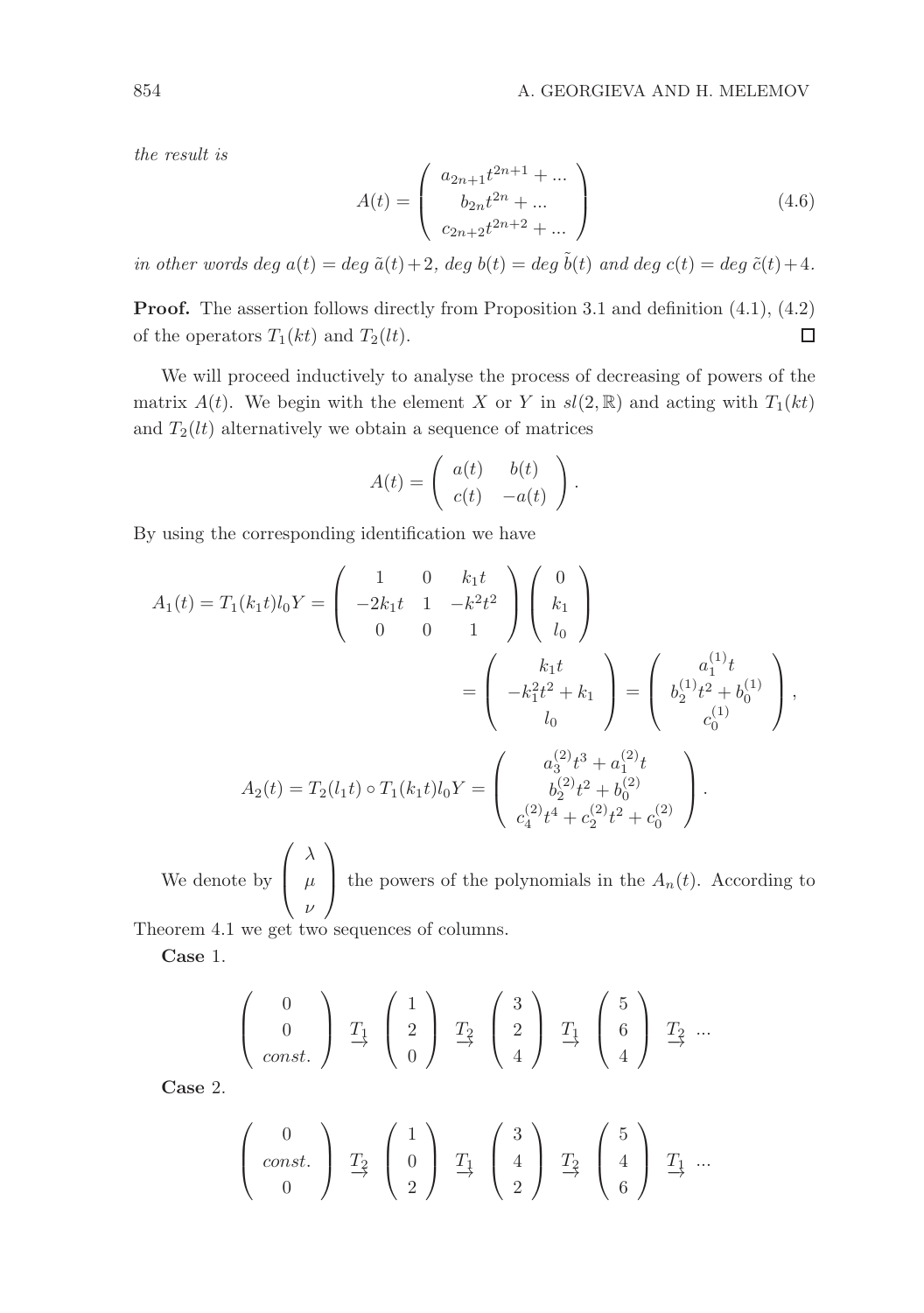Consider the case 1. The existence of polynomial solution imposes some constraints on these matrices. Namely acting by the inverse operators we get  $T_1^{-1}(k_1t)A_1(t) =$  $\sqrt{ }$  $\overline{\mathcal{L}}$ 1 0  $-k_1t$  $2k_1t \quad 1 \quad k_1^2t^2$ 0 0 1  $\setminus$  $\Big\}$  $\sqrt{ }$  $\overline{\phantom{a}}$  $a_1^{(1)}t$  $b_2^{(1)}t^2 + b_0^{(1)} - k_1$  $c_0^{(1)}$  $\setminus$  $\Big\} =$ =  $\sqrt{ }$  $\overline{ }$  $a_1^{(1)}t - k_1tc_0^{(1)}$  $2k_1a_1^{(1)}t^2 + b_2^{(1)}t^2 + c_0^{(1)}k_1^2t^2 + b_0^{(1)} - k_1$  $c_0^{(1)}$  $\setminus$  $\vert \cdot$ 

From Theorem 3.1 for the leading terms of  $A_1(t)$  we have the conditions

$$
\frac{a_1^{(1)}}{c_0^{(1)}} = \frac{b_2^{(1)}}{-a_1^{(1)}} = k_1.
$$
\n(4.7)

The relation  $T_1^{-1}(k_1t)A_1(t) =$  $\sqrt{ }$  $\overline{ }$  $\theta$  $\theta$  $c_0^{(1)}$  $\setminus$  requires  $k_1(a_1^{(1)} - c_0^{(1)}k_1)t^2 + (k_1a_1^{(1)} + b_2^{(1)})t^2 + b_0^{(1)} - k_1 = 0.$ 

Thus we obtain the condition  $b_0^{(1)} - k_1 = 0$ .

Consider now

$$
A_2(t) = T_2(l_1t) \circ T_1(k_1t)Y = \begin{pmatrix} a_3^{(2)}t^3 + a_1^{(2)}t \\ b_2^{(2)}t^2 + b_0^{(2)} \\ c_4^{(2)}t^4 + c_2^{(2)}t^2 + c_0^{(2)} \end{pmatrix}.
$$

First

$$
\frac{a_3^{(2)}}{c_4^{(2)}} = \frac{b_2^{(2)}}{-a_3^{(2)}} = \frac{1}{l_1}
$$
\n(4.8)

is fulfilled.

From the relation  $T_2^{-1}(l_1t)A_2(t) = A_1(t)$  we get

$$
(-l_1a_3^{(2)} - l_1^2b_2^{(2)})t^4 + (-2l_1a_1^{(2)} - l_1^2b_0^{(2)})t^2 + c_2^{(2)})t^2 + c_0^{(2)} - l_1 = 0
$$

From (4.4) evidently  $-l_1 a_3^{(2)} - l_1^2 b_2^{(2)} = 0$ . Thus we obtain the following conditions

$$
\begin{vmatrix} \frac{a_3^{(2)}}{c_4^{(2)}} = \frac{b_2^{(2)}}{-a_3^{(2)}} = \frac{1}{l_1} \\ -2l_1a_1^{(2)} - l_1^2b_0^{(2)} + c_2^{(2)} = 0 \end{vmatrix}
$$

From the relation  $T_1^{-1}(k_2t)A_3(t) = A_2(t)$  we obtain the following conditions

$$
\begin{cases} \frac{a_5^{(3)}}{c_4^{(3)}} = \frac{b_6^{(3)}}{-a_5^{(3)}} = k_2\\ 2k_2a_3^{(3)} - k_2^2c_2^{(3)} + b_4^{(3)} = 0 \end{cases}
$$

Now we can formulate the general result.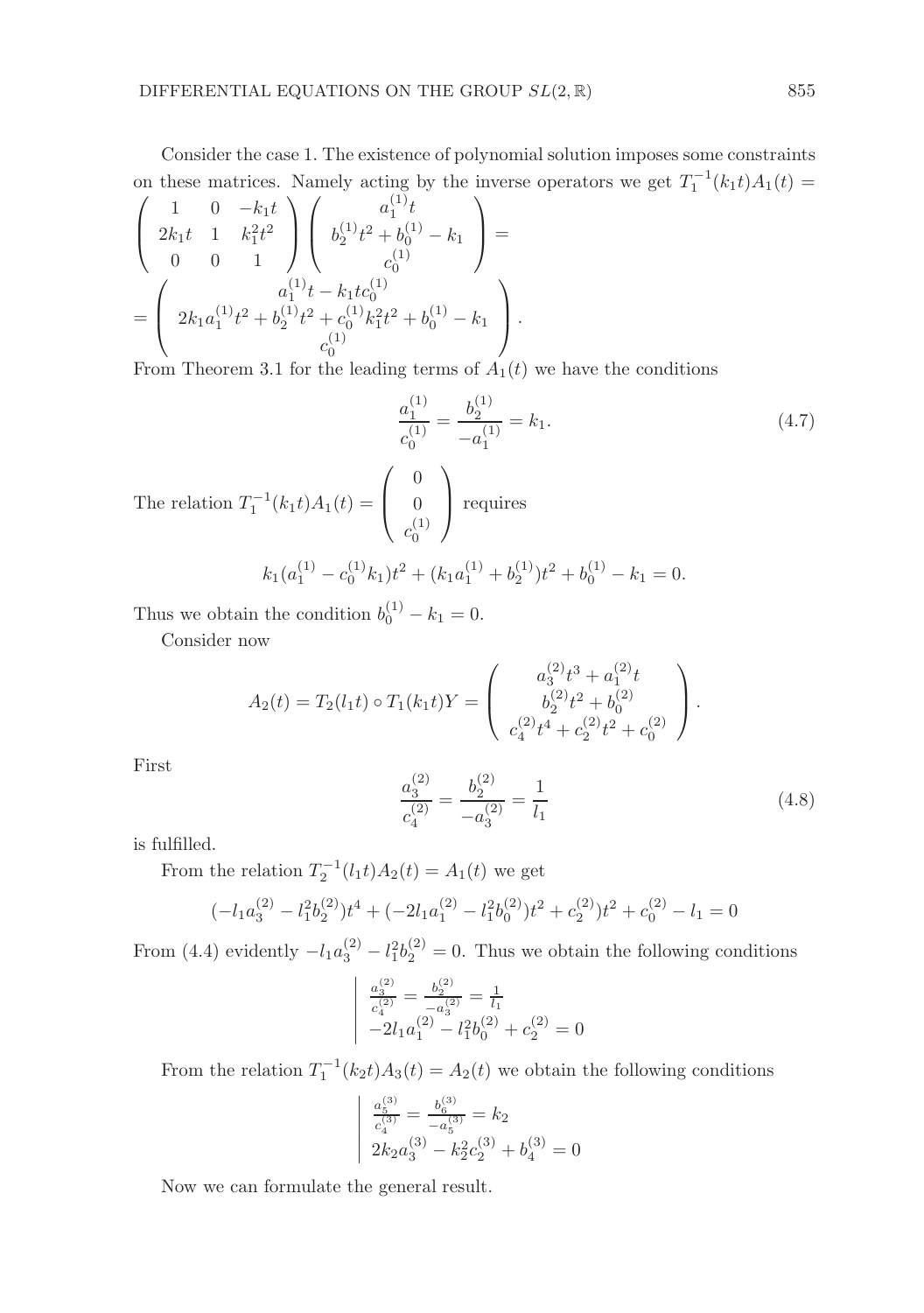**Theorem 4.2.** (i) Let the matrix  $A(t)$  be of the form (4.4) and following conditions are fulfilled

$$
\frac{a_{2n+1}}{c_{2n}} = \frac{b_{2n+2}}{-a_{2n+1}} = k
$$
  
2ka<sub>2n-1</sub> - k<sup>2</sup>c<sub>2n-2</sub> + b<sub>2n</sub> = 0, n = 2, 4, 6, .... (4.9)

Then the matrix  $T^{-1}(kt)A(t)$  is the form (4.3) and following relations hold.

$$
\tilde{a}_{2m-1} = a_{2m-1} - kc_{2m-2}, \quad 1 \le m \le n,
$$
  
\n
$$
\tilde{b}_{2m-2} = 2ka_{2m-3} - k^2c_{2m-4} + b_{2m-2}, \quad 2 \le m \le n,
$$
  
\n
$$
\tilde{b}_0 = b_0 - k,
$$
  
\n
$$
\tilde{c}_{2m} = c_{2m}, \quad 0 \le m \le n.
$$

(ii) Let the matrix  $A(t)$  be of the form (4.6) and following conditions are fulfilled

$$
\begin{vmatrix}\n\frac{a_{2n+1}}{c_{2n+2}} = \frac{b_{2n}}{-a_{2n+1}} = \frac{1}{l_n} \\
-2l_n a_{2n-1} - l_n^2 b_{2n-2} + c_{2n} = 0, \quad n = 1, 3, 5, ....\n\end{vmatrix}
$$
\n(4.10)

Then the matrix  $T^{-1}(lt)A(t)$  is the form (4.5) and following relations hold.

$$
\tilde{a}_{2m-1} = a_{2m-1} + lb_{2m-2}, \quad 1 \le m \le n,
$$
  
\n
$$
\tilde{b}_{2m} = b_{2m}, \quad 0 \le m \le n,
$$
  
\n
$$
\tilde{c}_{2m-2} = -2la_{2m-3} - l^2b_{2m-4} + c_{2m-2}, \quad 2 \le m \le n,
$$
  
\n
$$
\tilde{c}_0 = c_0 - l.
$$

**Example 4.1.** We consider the equation (1.1) in the case where the matrix  $A(t)$  is of the form (4.5)

$$
A(t) = \begin{pmatrix} -18t^3 - 3t \\ 18t^4 + 3t^2 + 3 \\ -18t^2 + 3 \end{pmatrix}
$$

From condition (3.2) we obtain

$$
\frac{-18t^3}{-18t^2} = \frac{18t^4}{18t^3} = t.
$$

Hence  $k_1 = 1$ . Then by applying  $T_1^{-1}(t)$  to  $A(t)$  we get

$$
T_1^{-1}(t)A(t) = \begin{pmatrix} -6t \\ 2 \\ -18t^2 + 3 \end{pmatrix}.
$$

 $\overline{\phantom{a}}$  $\overline{\phantom{a}}$  $\overline{\phantom{a}}$  $\overline{\phantom{a}}$  $\overline{\phantom{a}}$ I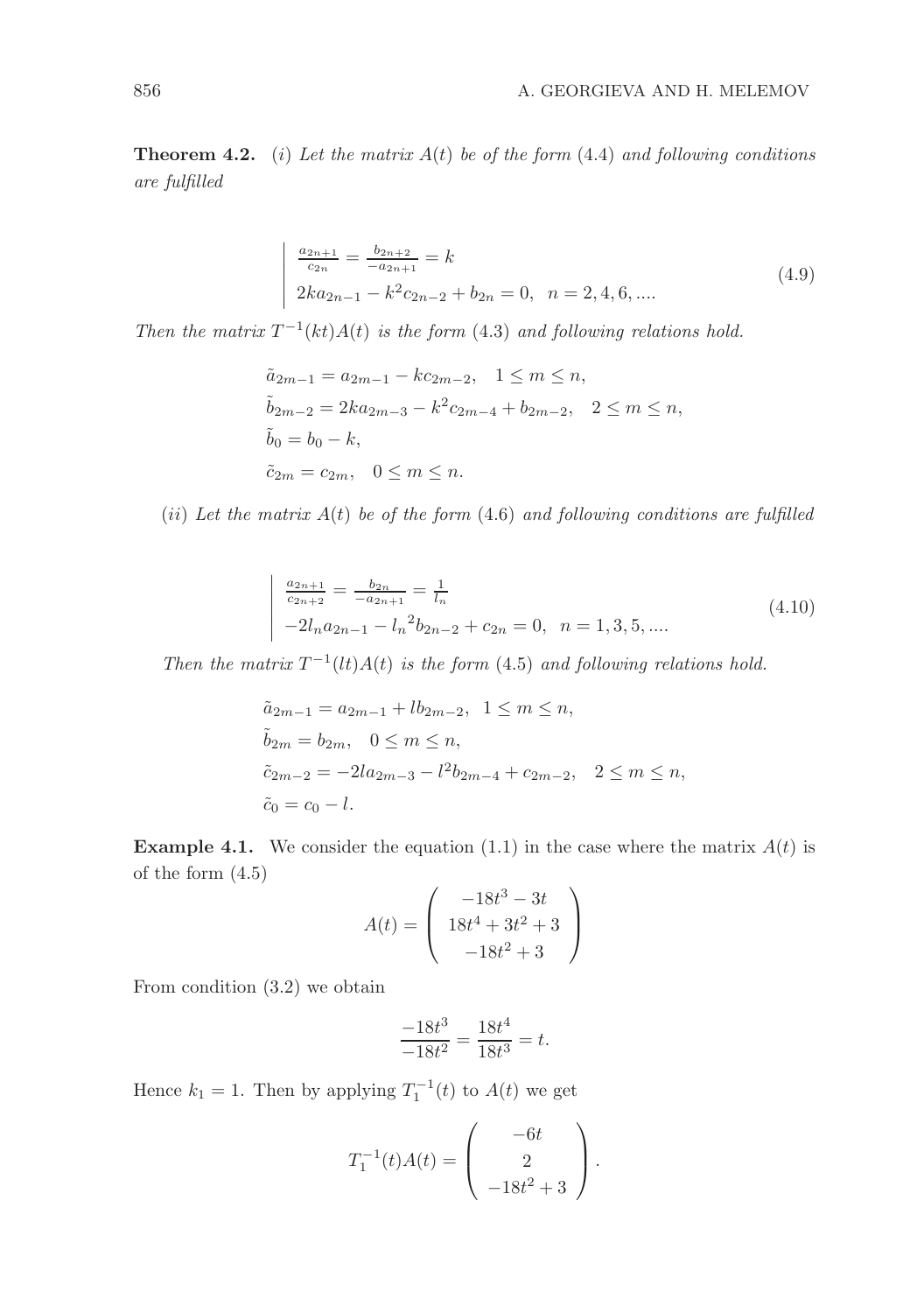From condition (3.2) we obtain

$$
\frac{-6t}{-18t^2} = \frac{2}{6t} = \frac{1}{3t}.
$$

Hence  $l_1 = 3$ . Then

$$
T_2^{-1}(3t)\left(\begin{array}{c}-6t\\2\\-18t^2+3\end{array}\right)=\left(\begin{array}{c}0\\2\\0\end{array}\right).
$$

Hence  $k_0 = 2$ . Then  $A(t) = T_1(t)T_2(3t)(2X)$  and the solution of the equation (1.1) is

$$
g(t) = exp(tX)exp(3tY)exp(2tX) = \begin{pmatrix} 1 & t \\ 0 & 1 \end{pmatrix} \begin{pmatrix} 1 & 0 \\ 3t & 1 \end{pmatrix} \begin{pmatrix} 1 & 2t \\ 0 & 1 \end{pmatrix}
$$

Comment 1. If at certain step of the recurrence procedure the condition (4.9) and (4.10) are not fulfilled the method proposed allows only to reduce the powers of the initial matrix  $A(t)$  Next we apply Proposition 3.2.

2. The conditions (4.9) and (4.10) show that the problem for existing polynomial solutions of (1.1) is rather algebraic than infinitesimal one.

Acknowledgements This research was carried out with financial support by Scientific Research Fund at Plovdiv University Paisii Hilendarski, in framework on research grant " Investigation of the interaction between Man and Society" (interdisciplinary aspects), contract number FP 19-FS 004.

#### REFERENCES

- [1] Blanes S., Casas F., Optimization of Lie group methods for differential equations. Future Generation Computer Systems, vol. 19, 331–339 (2003)
- [2] Fer F., Resolution de lequation matritiel  $\dot{u} = pu$  par produit dexponentielles. Bull Classe Sci. Acad. R. Belg., vol. 44, 818–829 (1958)
- [3] Kostadinov G., Melemov Hr., On the group analysis of differential equations on the group  $SL(2, R)$ , Studies in Computational Intelligence, vol. **793**, 223–231 (2018)
- [4] Turbiner A., Quasi-Exactlly-Sovable Problems and sl(2) Algebra, Commun. Math. Phys., vol. 118, 467–474 (1988)
- [5] Turbiner A., Lie-algebraic approach to the theory of polynomial solutions. Commun. Math. Phys., CPT-92/P.2679
- [6] Vilenkin N., Special function and representation group theory. Moskow Nauka (1965)

.